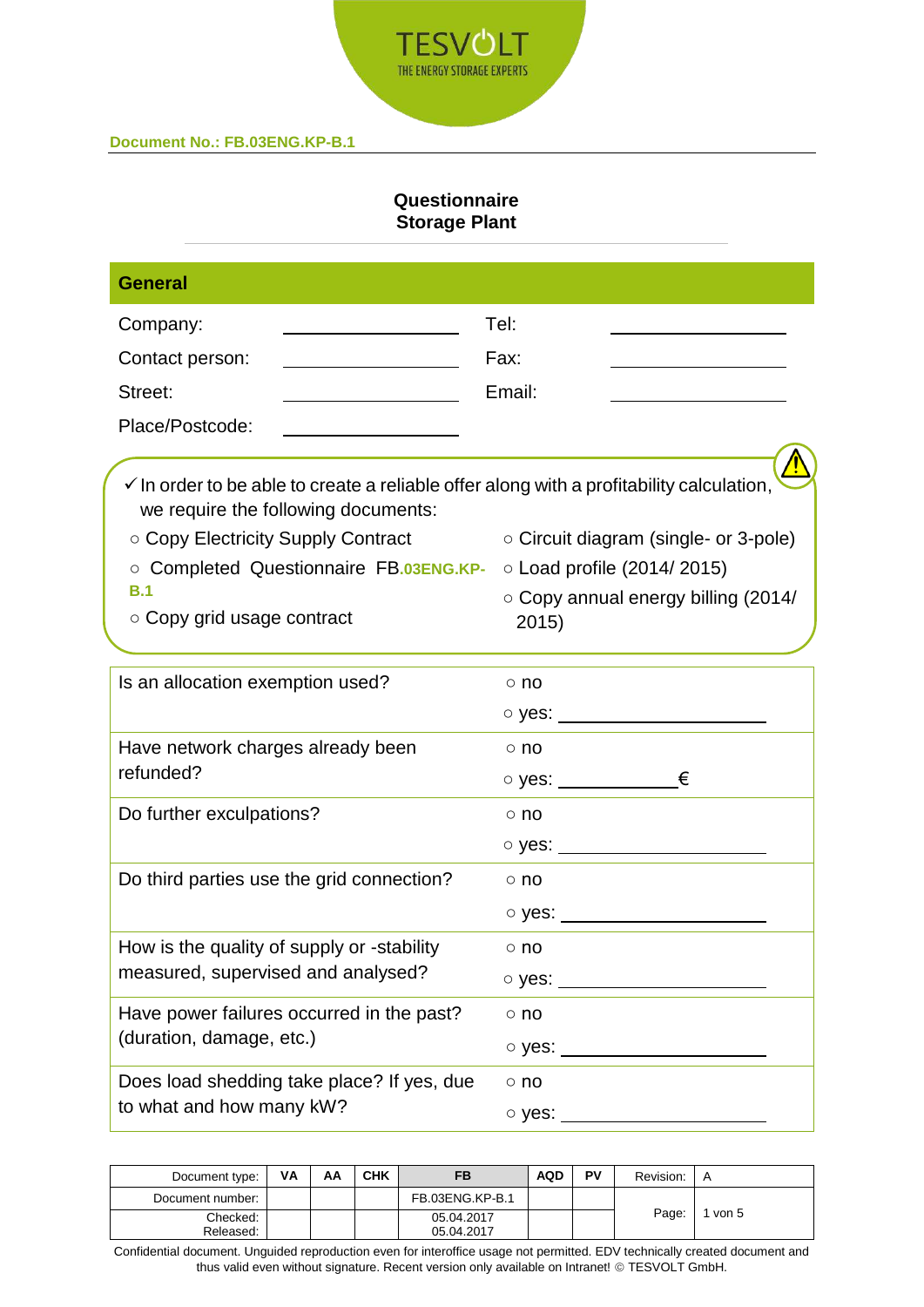

**Description of the duty** (Which aim should be achieved?)

| No.:            | Labelling: | current:    |            | Three-phase Nominal load: Max. Load:    |      |  |
|-----------------|------------|-------------|------------|-----------------------------------------|------|--|
| 1               |            | o yes       |            | kW<br>$\circ$ no $\qquad \qquad \qquad$ | kW   |  |
| $\overline{2}$  |            | $\circ$ yes |            | $\circ$ no $\qquad \qquad$ kW           | kW   |  |
| 3               |            | o yes       | $\circ$ no | $\overline{\phantom{a}}$ kW             | $_k$ |  |
| $\overline{4}$  |            | o yes       | $\circ$ no | kW                                      | $_k$ |  |
| 5               |            | o yes       | $\circ$ no | kW                                      | kW   |  |
| $6\phantom{1}6$ |            | o yes       | $\circ$ no | <b>Example 18</b>                       | kW   |  |
| $\overline{7}$  |            | o yes       | $\circ$ no | kW                                      | kW   |  |
| 8               |            | o yes       | $\circ$ no | kW                                      | kW   |  |
| $\overline{9}$  |            | $\circ$ yes | $\circ$ no | kW                                      | kW   |  |
| 10              |            | o yes       | $\circ$ no | kW                                      | kW   |  |

| Document type:   | VA | АΑ | <b>CHK</b> | FB              | <b>AQD</b> | PV | Revision: | A           |
|------------------|----|----|------------|-----------------|------------|----|-----------|-------------|
| Document number: |    |    |            | FB.03ENG.KP-B.1 |            |    | Page:     | $2$ von $5$ |
| Checked:         |    |    |            | 05.04.2017      |            |    |           |             |
| Released:        |    |    |            | 05.04.2017      |            |    |           |             |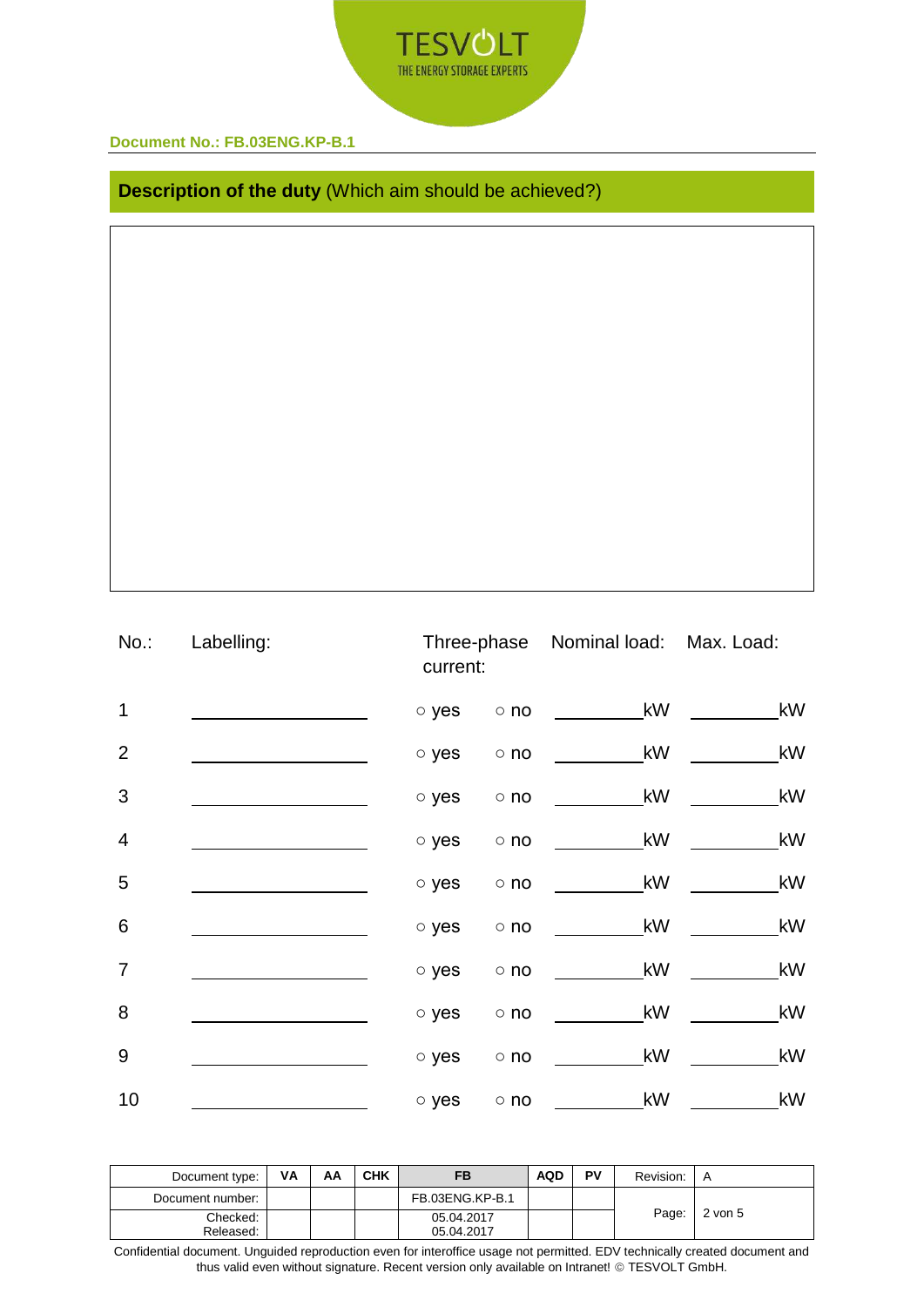

| <b>General and Grid</b>                      |                                                     |                                                                      |                           |                                              |  |  |  |
|----------------------------------------------|-----------------------------------------------------|----------------------------------------------------------------------|---------------------------|----------------------------------------------|--|--|--|
| AC Voltage:                                  | $\overline{\phantom{0}}$ V                          | Frequency: $\circ$ 50 Hz                                             |                           | $\circ$ 60 Hz                                |  |  |  |
| Frequency:                                   | Hz                                                  | $\circ$ single-phase                                                 | ○ three-phase             |                                              |  |  |  |
| Grid:                                        | $\circ$ TN-C                                        | $\circ$ TN-S                                                         | Grid                      |                                              |  |  |  |
|                                              | ○ Other:                                            |                                                                      | Connection:               | <b>kVA</b>                                   |  |  |  |
| Battery:                                     | Required<br>Capacity:                               | kWh                                                                  | Hours:<br>(Autonomy time) | h                                            |  |  |  |
|                                              | Ambient temperature (Mean):                         | C                                                                    |                           |                                              |  |  |  |
|                                              | <b>Requirements to the system</b>                   |                                                                      |                           |                                              |  |  |  |
| ○ UPS (emergency power)                      |                                                     | ○ Load balancing                                                     |                           |                                              |  |  |  |
| ○ Back-up system                             |                                                     |                                                                      |                           | ○ Peak-Load-Reduction around ____________ kW |  |  |  |
|                                              |                                                     | ○ Remote control / remote maintenance (internet connection required) |                           |                                              |  |  |  |
| <b>Location Container</b>                    |                                                     |                                                                      |                           |                                              |  |  |  |
| Are cable ducts present?                     |                                                     |                                                                      | o yes                     | ○ no                                         |  |  |  |
| of each other?                               |                                                     | Would it be possible to put two containers on top                    | o yes<br>○ no             |                                              |  |  |  |
|                                              | Is the container placed next to the house wall?     |                                                                      | o yes<br>$\circ$ no       |                                              |  |  |  |
|                                              | Are the front ends free for cable lead-in?          |                                                                      | o yes<br>$\circ$ no       |                                              |  |  |  |
| Is the container roofed?                     |                                                     |                                                                      | o yes<br>$\circ$ no       |                                              |  |  |  |
|                                              | How strong is the place weathered?                  |                                                                      |                           |                                              |  |  |  |
|                                              | Which basement is given at the location?            |                                                                      |                           |                                              |  |  |  |
| ○ Strip foundation                           |                                                     |                                                                      | ○ Point foundation        |                                              |  |  |  |
| $\circ$ Tar                                  |                                                     |                                                                      | ○ Gravel                  |                                              |  |  |  |
|                                              | ○ Yes, location as "in-House-System"                |                                                                      |                           |                                              |  |  |  |
|                                              | $\blacktriangleright$ If yes, is the place limited? |                                                                      | o yes                     | $\circ$ no                                   |  |  |  |
| $\blacktriangleright$ If limited, which max. | dimensions? (LxWxH)                                 |                                                                      |                           | _m x _______m x ______<br>m                  |  |  |  |

| Document type:   | ٧A | AA | CHK | FB              | <b>AQD</b> | PV | Revision: | $\overline{A}$ |
|------------------|----|----|-----|-----------------|------------|----|-----------|----------------|
| Document number: |    |    |     | FB.03ENG.KP-B.1 |            |    |           |                |
| Checked:         |    |    |     | 05.04.2017      |            |    | Page:     | 3 von 5        |
| Released:        |    |    |     | 05.04.2017      |            |    |           |                |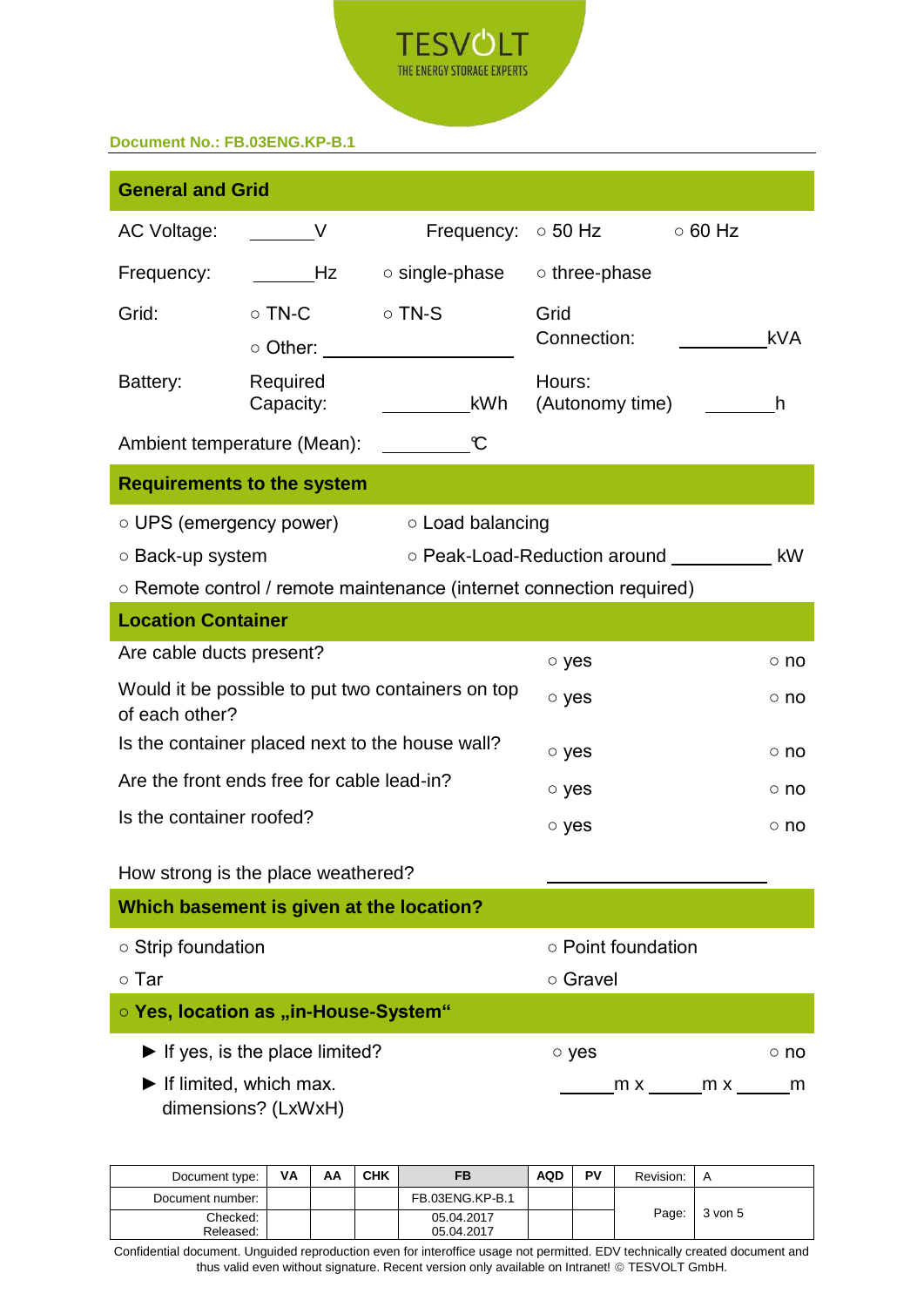

|                          | <b>Infeed-systems/ Production</b> |                     |                      |                 |  |
|--------------------------|-----------------------------------|---------------------|----------------------|-----------------|--|
| <b>Generator</b>         | $\circ$ existent<br>Producer:     | $\circ$ new         | $\circ$ single-phase | ○ 3-phase       |  |
|                          | Labelling:                        |                     |                      |                 |  |
|                          | Type:                             | $\circ$ synchronous | o asynchronous       |                 |  |
|                          | Island grid-forming:              | o yes               | $\circ$ no           |                 |  |
|                          | Power:                            | <b>kVA</b>          |                      |                 |  |
|                          | Voltage:                          | V                   |                      |                 |  |
|                          | Current:                          | A                   |                      |                 |  |
| <b>Photo-</b><br>voltaic | $\circ$ existent                  | $\circ$ new         | $\circ$ single-phase | ○ 3-phase       |  |
|                          | Producer:                         |                     |                      |                 |  |
|                          | Labelling:                        |                     |                      |                 |  |
|                          | Total power:                      | kWp                 |                      |                 |  |
|                          | Module quantity:                  | pieces              |                      |                 |  |
|                          | Module                            |                     | Module               |                 |  |
|                          | alignment:                        | $\circ$             | inclination:         | o               |  |
|                          | Commissioning:                    |                     |                      |                 |  |
|                          | Own<br>consumption:               | o yes:              | $\circ$ no           |                 |  |
|                          | (if available)                    |                     |                      |                 |  |
| Wind<br>turbine          | $\circ$ existent                  | $\circ$ new         | o single-phase       | $\circ$ 3-phase |  |
|                          | Producer:                         |                     |                      |                 |  |
|                          | Labelling:                        |                     |                      |                 |  |
|                          | Type:                             | o synchronous       | o asynchronous       |                 |  |
|                          | Power:                            | <b>kVA</b>          |                      |                 |  |
|                          | Voltage:                          | V                   |                      |                 |  |
|                          | Current:                          | Α                   |                      |                 |  |

| Document type:   | VA | AA | <b>CHK</b> |                 | <b>AQD</b> | PV | Revision: | A       |
|------------------|----|----|------------|-----------------|------------|----|-----------|---------|
| Document number: |    |    |            | FB.03ENG.KP-B.1 |            |    | Page:     | 4 von 5 |
| Checked:         |    |    |            | 05.04.2017      |            |    |           |         |
| Released:        |    |    |            | 05.04.2017      |            |    |           |         |